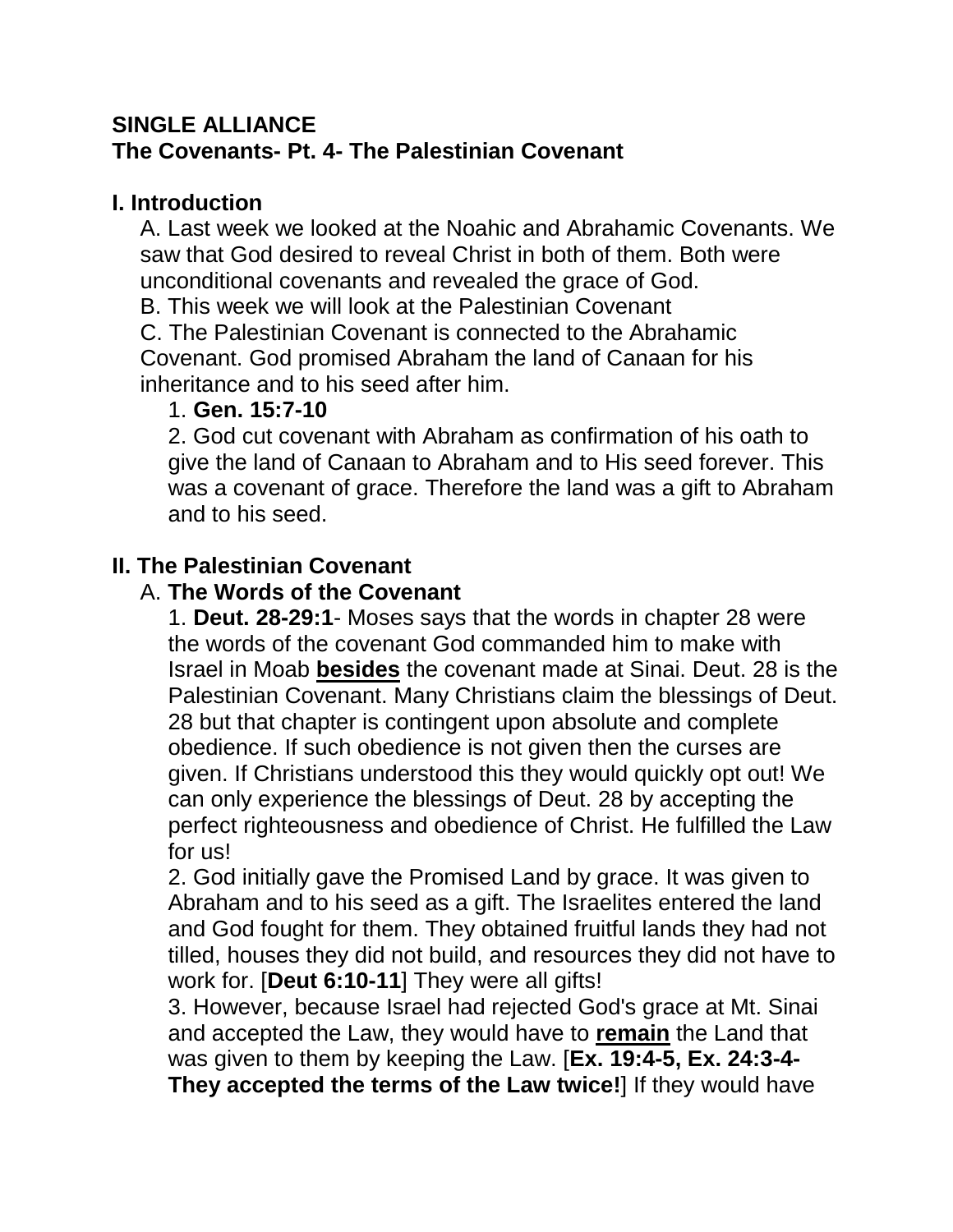asked to remain under the covenant of Abraham they would have received and stayed in the land based upon God's grace and not based upon works. But since they accepted the Law, they would have to keep the Law or they would be removed from the Land into exile. This is what happened. They did not keep the Law and were exiled out of the Promised Land.

4. One of the stipulations of staying in the land was to allow the land a year of rest every seventh year. The Jews did not do this over a 490 year span; therefore they were taken into captivity for 70 years to allow the land to rest.

### B. **The Blood of the Covenant**

1. **Deut. 27:4-7**- God instructed Israel to make an altar of stones as soon as they entered the land and to sacrifice burnt offerings and shed innocent blood. This was given by God to show the sole reason that God's promises and provisions can be obtained and kept. Israel did not understand this. They relied on their own works and broke God's Law and incurred judgment and lack.

2. They were to take stones that were not chiseled and build an altar with them on Mt. Ebal, which means barren. Mt. Ebal was the mountain of cursing and Mt. Gerazim was the mountain of blessing. [**Deut. 11:29**] They were to write all the words of the Law upon them, and then sacrifice burnt offerings on the stone altar. 3. This was to reveal that man's sins and transgressions against God and His Holy Law would be removed by the shedding of blood. Man could not help in this by chiseling the stone. Man could not add anything to the work of redemption. It was God's work. 4. It was by the shedding of blood the curses that caused man to be barren would be removed by the shedding of innocent blood. This represented Jesus.

### C. **The Seal of the Covenant**

1. [**Lev. 25:1-7**]- The Sabbath Rest for the Land

### **III. The Spiritual Reality of the Palestinian Covenant**

A. The Promised Land was given to Abraham and to his seed by grace, but once they obtained it as a gift they sought to keep it by the works of law [legalism].

B. The same thing is happening to Christians today. They get saved by grace and with Jesus comes all of God's blessings. [**Eph. 1:3,**